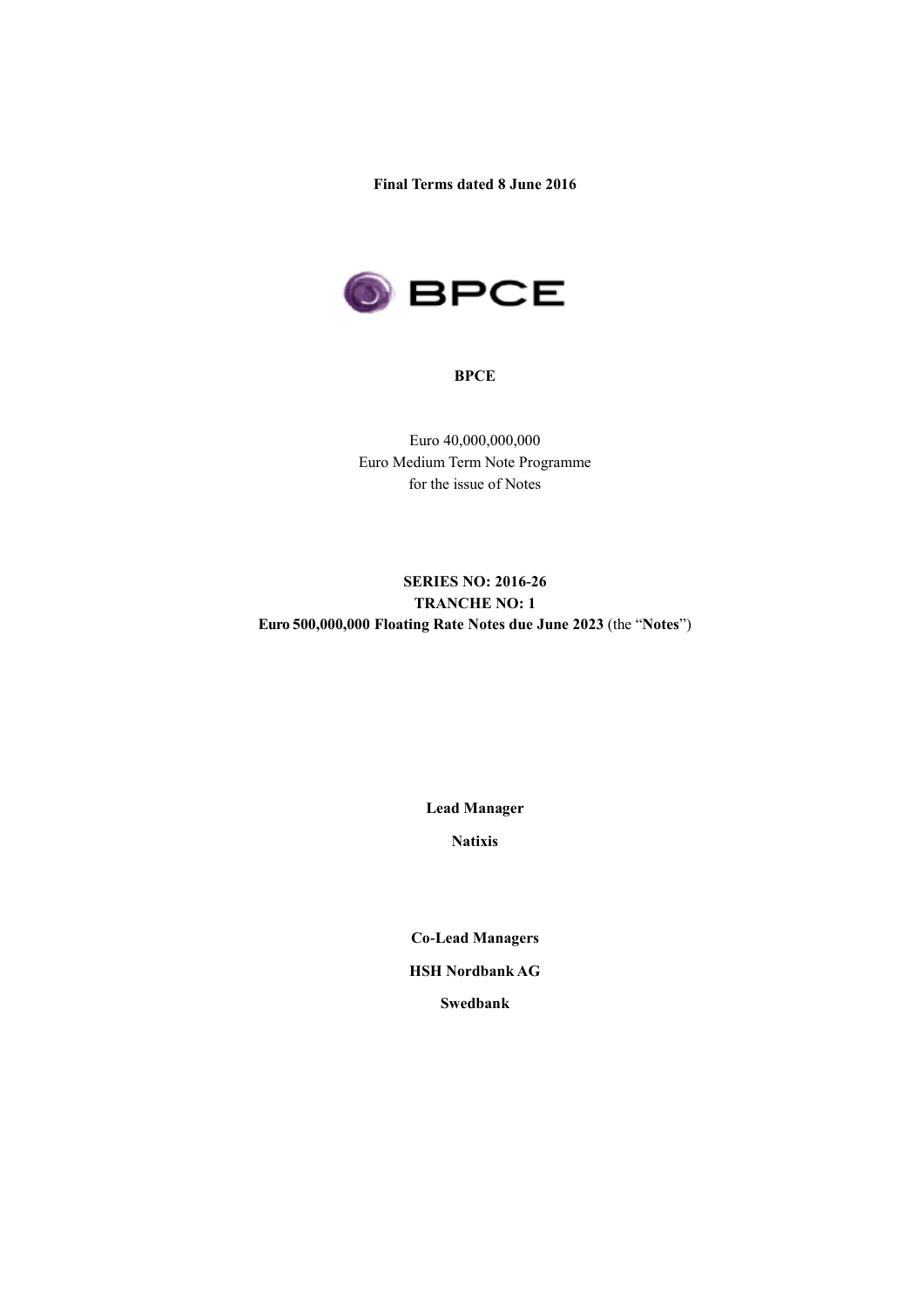#### **PART A – CONTRACTUAL TERMS**

Terms used herein shall be deemed to be defined as such for the purposes of the Conditions (the "**Conditions**") set forth in the base prospectus dated 18 November 2015 which received visa n°15-588 from the *Autorité des marchés financiers* (the "**AMF**") on 18 November 2015 (the "**Base Prospectus**") and the supplements to the Base Prospectus dated 29 February 2016, 5 April 2016 and 19 May 2016 which respectively received from the AMF visa n°16-062 on 29 February 2016, visa n°16-118 on 5 April 2016 and visa n°16-186 on 19 May 2016 (the "**Base Prospectus Supplements**") which together constitute a base prospectus for the purposes of the Prospectus Directive (Directive 2003/71/EC), as amended (the "**Prospectus Directive**").

This document constitutes the Final Terms of the Notes described herein for the purposes of Article 5.4 of the Prospectus Directive and must be read in conjunction with such Base Prospectus as so supplemented. Full information on the Issuer and the offer of the Notes is only available on the basis of the combination of these Final Terms and the Base Prospectus as so supplemented. The Base Prospectus and the Base Prospectus Supplements are available for viewing at the office of the Fiscal Agent or each of the Paying Agents and on the website of the AMF (www.amf-france.org) and copies may be obtained from BPCE, 50 avenue Pierre Mendès-France, 75013 Paris, France.

| 1  | Issuer:                             | <b>BPCE</b>                                                                                                                                                        |
|----|-------------------------------------|--------------------------------------------------------------------------------------------------------------------------------------------------------------------|
| 2  | Series Number:<br>(i)               | 2016-26                                                                                                                                                            |
|    | Tranche Number:<br>(ii)             | 1                                                                                                                                                                  |
| 3  | Specified Currency or Currencies:   | Euro                                                                                                                                                               |
| 4  | <b>Aggregate Nominal Amount:</b>    |                                                                                                                                                                    |
|    | Series:<br>(i)                      | Euro 500,000,000                                                                                                                                                   |
|    | Tranche:<br>(ii)                    | Euro 500,000,000                                                                                                                                                   |
| 5  | <b>Issue Price:</b>                 | 100 per cent. of the Aggregate Nominal<br>Amount                                                                                                                   |
| 6  | Specified Denomination:             | Euro 100,000                                                                                                                                                       |
| 7  | Issue Date:<br>(i)                  | 10 June 2016                                                                                                                                                       |
|    | Interest Commencement Date:<br>(ii) | 10 June 2016                                                                                                                                                       |
| 8  | <b>Interest Basis:</b>              | Three (3) month EURIBOR $+$ 0.66 per<br>cent. per annum                                                                                                            |
|    |                                     | <b>Floating Rate</b>                                                                                                                                               |
|    |                                     | (further particulars specified below)                                                                                                                              |
| 9  | Maturity Date:                      | Specified Interest Payment Date falling on<br>or nearest to 10 June 2023                                                                                           |
| 10 | Redemption Basis:                   | Subject to any purchase and cancellation<br>or early redemption, the Notes will be<br>redeemed on the Maturity Date<br>at<br>100 per cent. of their nominal amount |
| 11 | Change of Interest Basis:           | Not Applicable                                                                                                                                                     |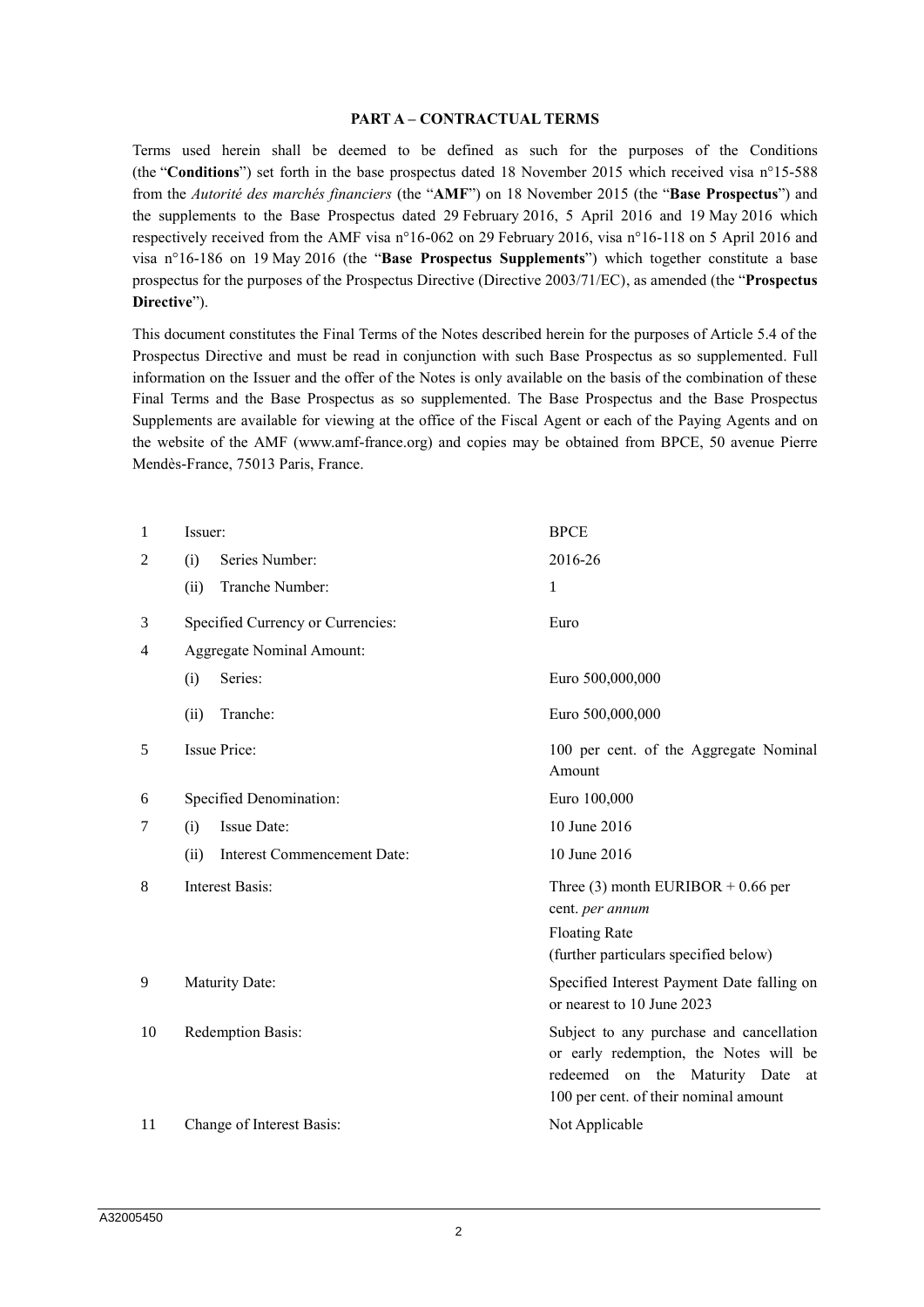| 12 |                              | Put/Call Options:                                                                                                                | Not Applicable                                                                                                                                                                                                                                                                                                                               |  |
|----|------------------------------|----------------------------------------------------------------------------------------------------------------------------------|----------------------------------------------------------------------------------------------------------------------------------------------------------------------------------------------------------------------------------------------------------------------------------------------------------------------------------------------|--|
| 13 | (i)                          | Status of the Notes:                                                                                                             | <b>Senior Notes</b>                                                                                                                                                                                                                                                                                                                          |  |
|    | (ii)                         | Dates of the corporate authorisations for issuance<br>of Notes obtained:                                                         | Decision of the <i>Directoire</i> of the Issuer<br>dated 25 April 2016 and decision of<br>Mr. Jean-Philippe Berthaut, Head of Group<br>Funding, dated 1 June 2016                                                                                                                                                                            |  |
|    |                              | PROVISIONS RELATING TO INTEREST (IF ANY) PAYABLE                                                                                 |                                                                                                                                                                                                                                                                                                                                              |  |
| 14 |                              | <b>Fixed Rate Note Provisions</b>                                                                                                | Not Applicable                                                                                                                                                                                                                                                                                                                               |  |
| 15 |                              | <b>Floating Rate Note Provisions</b>                                                                                             | Applicable                                                                                                                                                                                                                                                                                                                                   |  |
|    | (i)                          | Interest Period(s):                                                                                                              | The period beginning on (and including)<br>the Interest Commencement Date and<br>ending on (but excluding) the First Interest<br>Payment Date and each successive period<br>beginning on (and including) a Specified<br>Interest Payment Date and ending on (but<br>excluding) the next succeeding Specified<br><b>Interest Payment Date</b> |  |
|    | (ii)                         | Specified Interest Payment Dates:                                                                                                | Interest payable quaterly in arrears on 10<br>March, 10 June, 10 September and 10<br>December in each year, all such dates<br>being subject to adjustment in accordance<br>with the Business Day Convention set out<br>in (iv) below                                                                                                         |  |
|    |                              | (iii) First Interest Payment Date:                                                                                               | 10 September 2016 subject to adjustment<br>in accordance with the Business Day<br>Convention set out in (iv) below                                                                                                                                                                                                                           |  |
|    |                              | (iv) Business Day Convention:                                                                                                    | Modified<br>Following<br><b>Business</b><br>Day<br>Convention                                                                                                                                                                                                                                                                                |  |
|    | (v)                          | Interest Period Date:                                                                                                            | Not Applicable                                                                                                                                                                                                                                                                                                                               |  |
|    |                              | (vi) Business Centre(s):                                                                                                         | Not Applicable                                                                                                                                                                                                                                                                                                                               |  |
|    |                              | (vii) Manner in which the Rate(s) of Interest is/are to<br>be determined:                                                        | <b>Screen Rate Determination</b>                                                                                                                                                                                                                                                                                                             |  |
|    |                              | (viii) Party responsible for calculating the Rate(s) of<br>Interest and/or Interest Amount(s) (if not the<br>Calculation Agent): | Not Applicable                                                                                                                                                                                                                                                                                                                               |  |
|    |                              | (ix) Screen Rate Determination                                                                                                   |                                                                                                                                                                                                                                                                                                                                              |  |
|    | $\qquad \qquad \blacksquare$ | Reference Rate:                                                                                                                  | Three (3) month EURIBOR                                                                                                                                                                                                                                                                                                                      |  |
|    | $\overline{\phantom{a}}$     | Interest Determination Date:                                                                                                     | Two (2) TARGET Business Days prior to<br>the first day of each Interest Accrual<br>Period                                                                                                                                                                                                                                                    |  |
|    | ۰                            | Relevant Screen Page:                                                                                                            | Reuters EURIBOR01                                                                                                                                                                                                                                                                                                                            |  |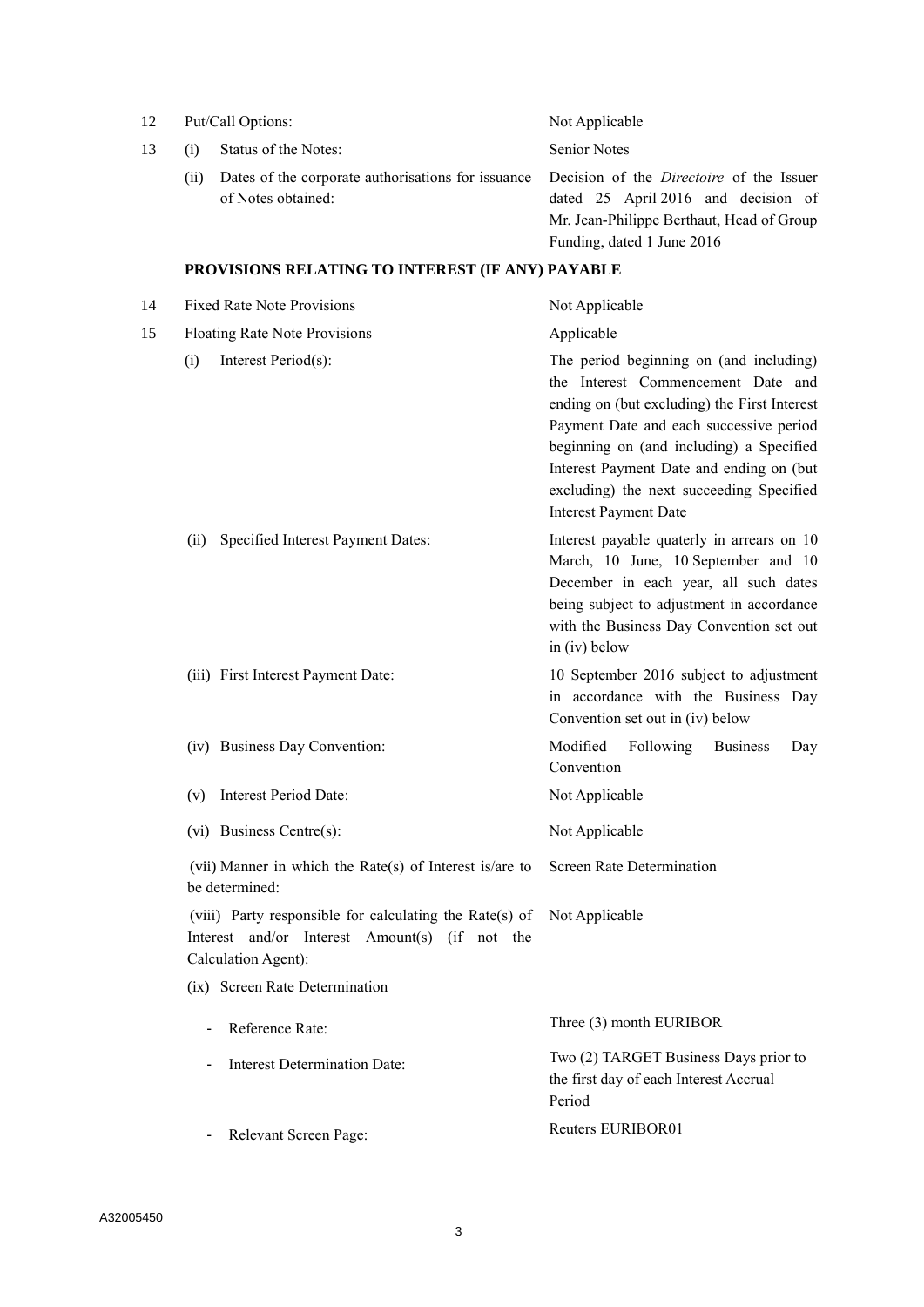|    | Relevant Screen Page Time:                                                                                                                                                                       | 11.00 a.m. (Brussels time)                                      |  |  |
|----|--------------------------------------------------------------------------------------------------------------------------------------------------------------------------------------------------|-----------------------------------------------------------------|--|--|
|    | (x) FBF Determination                                                                                                                                                                            | Not Applicable                                                  |  |  |
|    | (xi) ISDA Determination                                                                                                                                                                          | Not Applicable                                                  |  |  |
|    | (xii) Margin(s):                                                                                                                                                                                 | $+0.66$ per cent. <i>per annum</i>                              |  |  |
|    | (xiii) Minimum Rate of Interest:                                                                                                                                                                 | $0.00$ per cent.                                                |  |  |
|    | (xiv) Maximum Rate of Interest:                                                                                                                                                                  | Not Applicable                                                  |  |  |
|    | (xv) Day Count Fraction                                                                                                                                                                          | Actual/360                                                      |  |  |
| 16 | Zero Coupon Note Provisions                                                                                                                                                                      | Not Applicable                                                  |  |  |
| 17 | <b>Inflation Linked Interest Note Provisions</b>                                                                                                                                                 | Not Applicable                                                  |  |  |
|    | PROVISIONS RELATING TO REDEMPTION                                                                                                                                                                |                                                                 |  |  |
| 18 | Call Option                                                                                                                                                                                      | Not Applicable                                                  |  |  |
| 19 | Put Option                                                                                                                                                                                       | Not Applicable                                                  |  |  |
| 20 | Final Redemption Amount of each Note                                                                                                                                                             | Euro 100,000 per Note of Euro 100,000<br>Specified Denomination |  |  |
|    | Inflation Linked Notes - Provisions relating to the<br><b>Final Redemption Amount</b>                                                                                                            | Not Applicable                                                  |  |  |
| 21 | Early Redemption Amount                                                                                                                                                                          |                                                                 |  |  |
|    | Early Redemption Amount(s) of each Note<br>(i)<br>payable on redemption for taxation reasons<br>(Condition $6(h)$ ), for illegality (Condition $6(k)$ ) or<br>on event of default (Condition 9): | Euro 100,000 per Note of Euro 100,000<br>Specified Denomination |  |  |
|    | Redemption for taxation reasons permitted on<br>(ii)<br>days others than Interest Payment Dates<br>(Condition 6(h)):                                                                             | N0                                                              |  |  |
|    | (iii) Unmatured Coupons to become void upon early<br>redemption (Materialised Bearer Notes only)<br>(Condition $7(f)$ ):                                                                         | Not Applicable                                                  |  |  |
|    | <b>GENERAL PROVISIONS APPLICABLE TO THE NOTES</b>                                                                                                                                                |                                                                 |  |  |
| 22 | Form of Notes:                                                                                                                                                                                   | <b>Dematerialised Notes</b>                                     |  |  |
|    | Form of Dematerialised Notes:<br>(i)                                                                                                                                                             | Bearer form (au porteur)                                        |  |  |
|    | Registration Agent:<br>(ii)                                                                                                                                                                      | Not Applicable                                                  |  |  |
|    | Temporary Global Certificate:<br>(iii)                                                                                                                                                           | Not Applicable                                                  |  |  |
|    | Applicable TEFRA exemption:<br>(iv)                                                                                                                                                              | Not Applicable                                                  |  |  |
| 23 | Financial Centre(s):                                                                                                                                                                             | Not Applicable                                                  |  |  |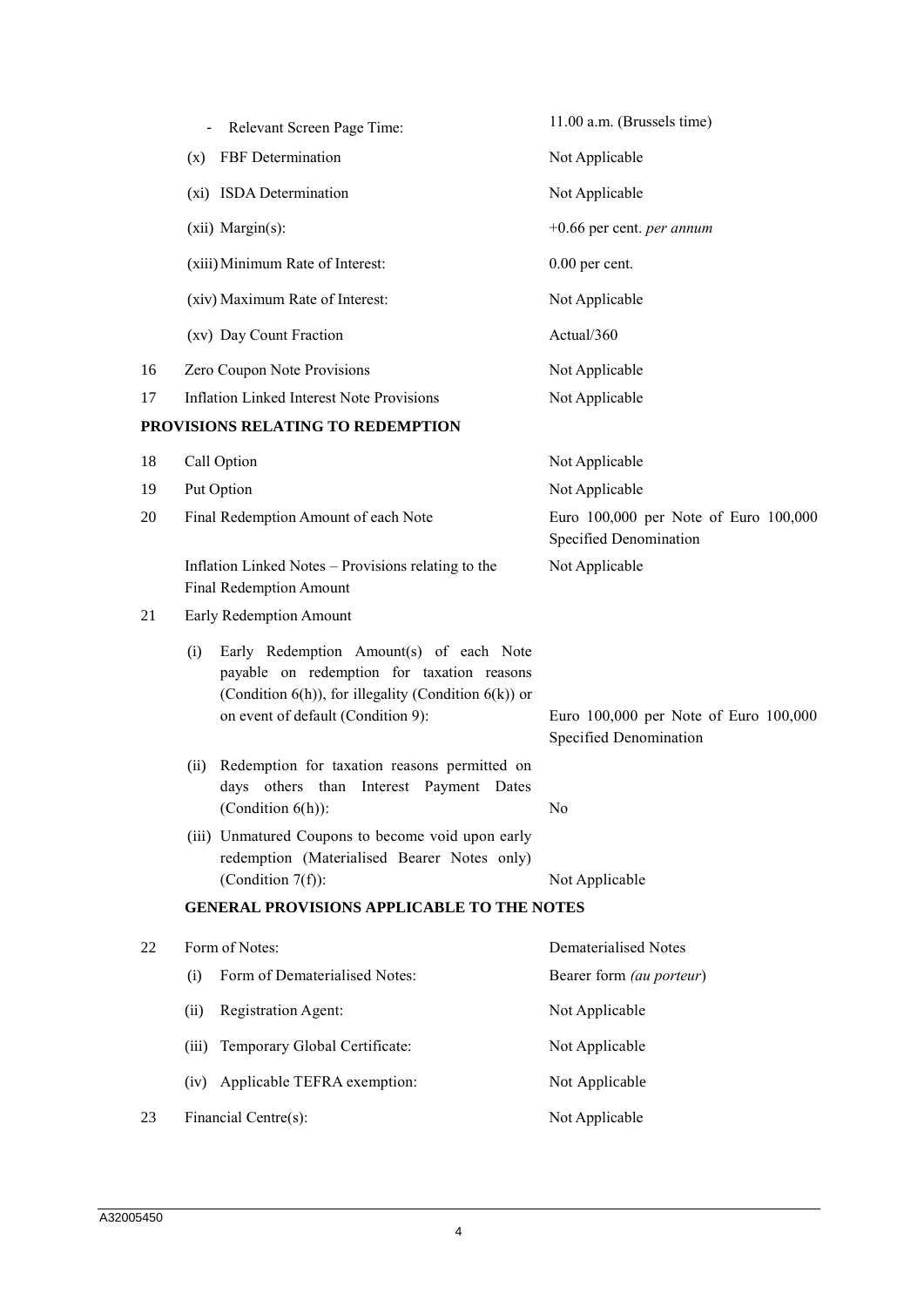| 24 | Talons for future Coupons or Receipts to be attached to<br>Definitive Notes (and dates on which such Talons   |                |
|----|---------------------------------------------------------------------------------------------------------------|----------------|
|    | mature):                                                                                                      | Not Applicable |
| 25 | Details relating to Instalment Notes: amount of each<br>instalment, date on which each payment is to be made: | Not Applicable |
| 26 | Redenomination provisions:                                                                                    | Not Applicable |

- 27 Purchase in accordance with Articles L.213-1 A and D.213-1 A of the French *Code monétaire et financier*: Applicable
- 28 Consolidation provisions: Not Applicable
- 

29 *Masse*: Contractual *Masse* shall apply

Name and address of the Representative: Maître Antoine Lachenaud 10, rue de Sèze 75009 Paris France

Name and address of the alternate Representative:

SELARL MCM Avocat represented by Maître Philippe Maisonneuve

Avocat 10, rue de Sèze 75009 Paris

France

The Representative will receive a remuneration of Euro 2,000 (excluding VAT) per year.

#### **RESPONSIBILITY**

The Issuer accepts responsibility for the information contained in these Final Terms.

Signed on behalf of BPCE

Duly represented by: Jean-Philippe Berthaut, Head of Group Funding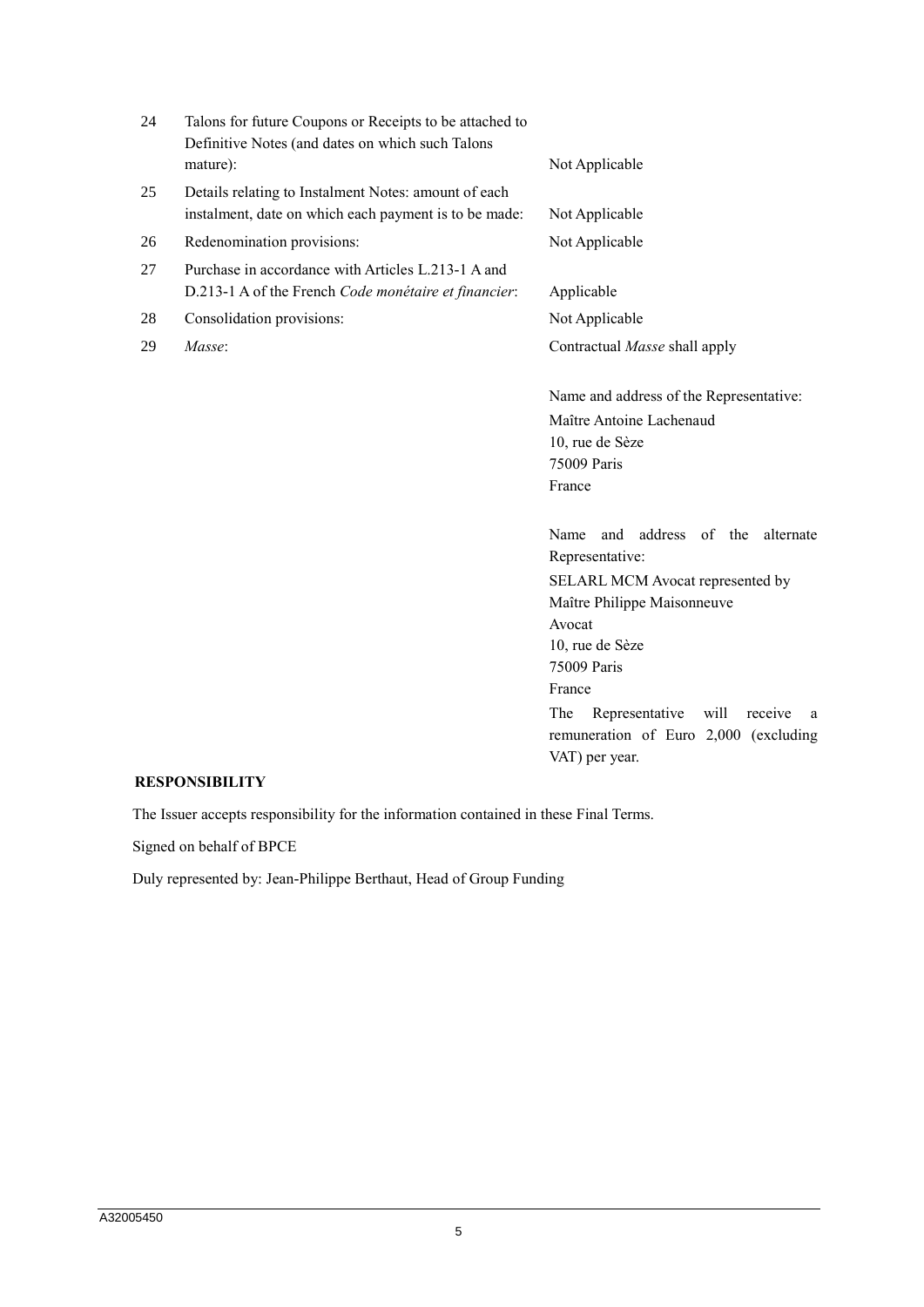## **PART B – OTHER INFORMATION**

### **1 LISTING AND ADMISSION TO TRADING**

| (i) |          |  | Listing and Admission to Application has been made by the Issuer (or on its behalf) for |
|-----|----------|--|-----------------------------------------------------------------------------------------|
|     | trading: |  | the Notes to be listed and admitted to trading on Euronext                              |
|     |          |  | Paris with effect from the Issue Date.                                                  |

(ii) Estimate of total expenses related to admission to trading: Euro 9,800 (including AMF fees**)**

#### **2 RATINGS**

Ratings: The Notes to be issued are expected to be rated: S&P: A Moody's: A2 Fitch: A

> Each of S&P, Moody's and Fitch is established in the European Union and registered under Regulation (EC) No 1060/2009 as amended.

#### **3 INTERESTS OF NATURAL AND LEGAL PERSONS INVOLVED IN THE ISSUE**

Save as discussed in "Subscription and Sale", so far as the Issuer is aware, no person involved in the offer of the Notes has an interest material to the offer.

## **4 OPERATIONAL INFORMATION**

| ISIN:                                                                                                | FR0013182243             |
|------------------------------------------------------------------------------------------------------|--------------------------|
| Common Code:                                                                                         | 143059529                |
| Depositaries:                                                                                        |                          |
| (i)<br>Euroclear France to act as<br>Central Depositary:                                             | Yes                      |
| (ii) Common Depositary<br>for<br>Euroclear and Clearstream<br>Luxembourg:                            | N <sub>0</sub>           |
| Any clearing system(s) other than<br>Euroclear<br>and<br>Clearstream,<br>Luxembourg and the relevant |                          |
| identification number(s):                                                                            | Not Applicable           |
| Delivery:                                                                                            | Delivery against payment |
| Names and addresses of additional<br>Paying Agent(s) (if any):                                       | Not Applicable           |